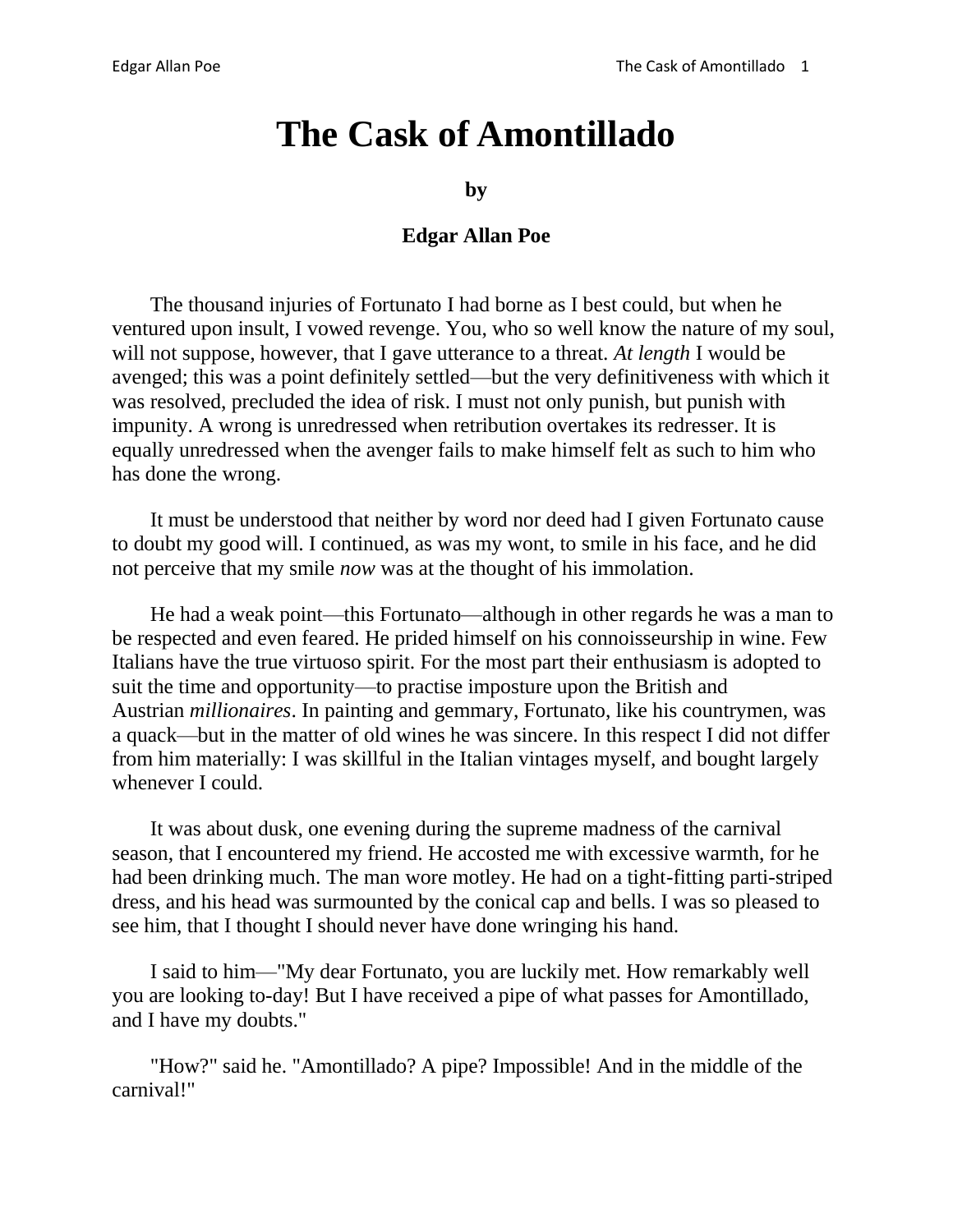"I have my doubts," I replied; "and I was silly enough to pay the full Amontillado price without consulting you in the matter. You were not to be found, and I was fearful of losing a bargain."

"Amontillado!"

"I have my doubts."

"Amontillado!"

"And I must satisfy them."

"Amontillado!"

"As you are engaged, I am on my way to Luchesi. If any one has a critical turn, it is he. He will tell me—"

"Luchesi cannot tell Amontillado from Sherry."

"And yet some fools will have it that his taste is a match for your own."

"Come, let us go."

"Whither?"

"To your vaults."

"My friend, no; I will not impose upon your good nature. I perceive you have an engagement. Luchesi—"

"I have no engagement;—come."

"My friend, no. It is not the engagement, but the severe cold with which I perceive you are afflicted. The vaults are insufferably damp. They are encrusted with nitre."

"Let us go, nevertheless. The cold is merely nothing. Amontillado! You have been imposed upon. And as for Luchesi, he cannot distinguish Sherry from Amontillado."

Thus speaking, Fortunato possessed himself of my arm. Putting on a mask of black silk, and drawing a *roquelaire* closely about my person, I suffered him to hurry me to my palazzo.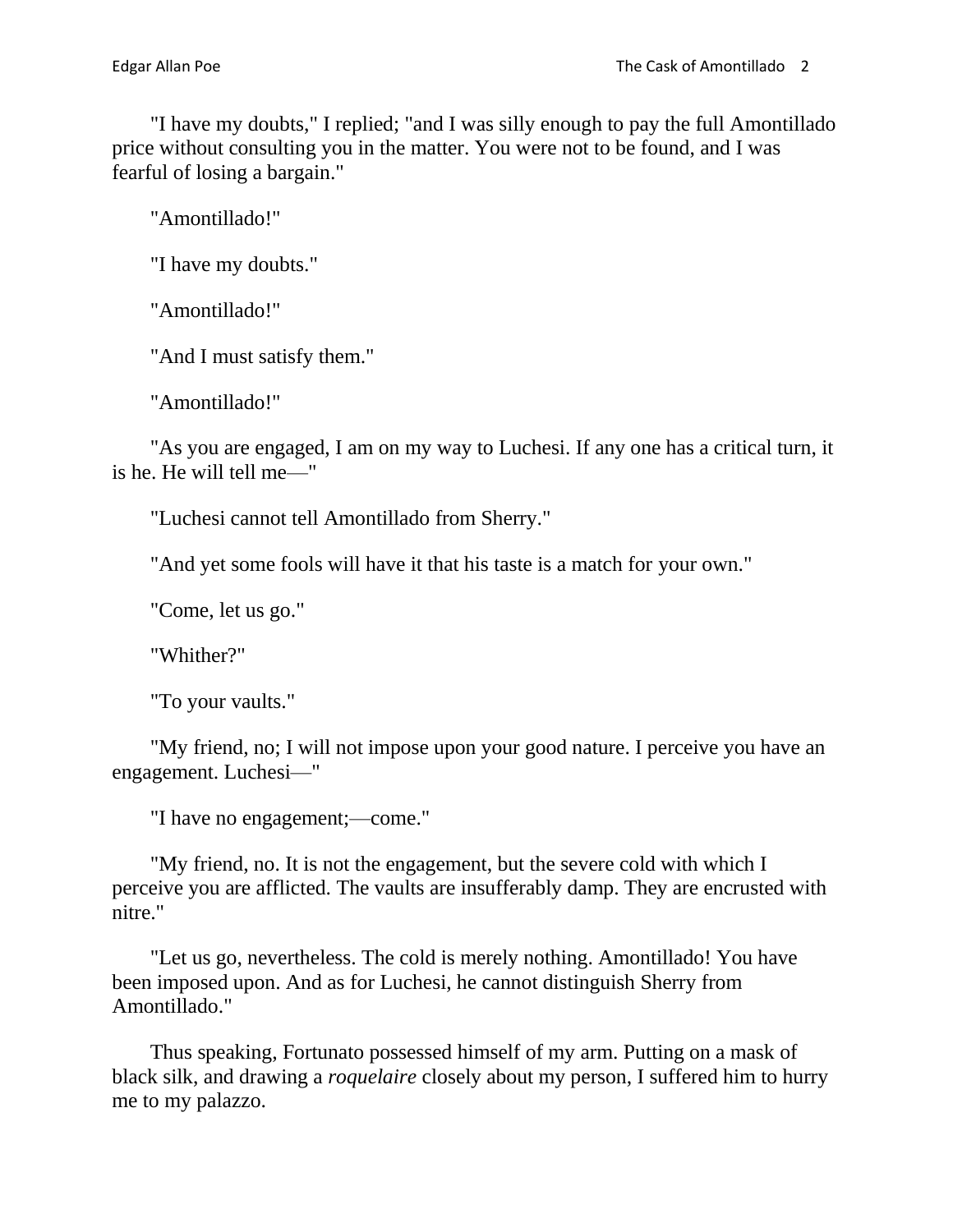There were no attendants at home; they had absconded to make merry in honour of the time. I had told them that I should not return until the morning, and had given them explicit orders not to stir from the house. These orders were sufficient, I well knew, to insure their immediate disappearance, one and all, as soon as my back was turned.

I took from their sconces two flambeaux, and giving one to Fortunato, bowed him through several suites of rooms to the archway that led into the vaults. I passed down a long and winding staircase, requesting him to be cautious as he followed. We came at length to the foot of the descent, and stood together on the damp ground of the catacombs of the Montresors.

The gait of my friend was unsteady, and the bells upon his cap jingled as he strode.

"The pipe," said he.

"It is farther on," said I; "but observe the white web-work which gleams from these cavern walls."

He turned towards me, and looked into my eyes with two filmy orbs that distilled the rheum of intoxication.

"Nitre?" he asked, at length.

"Nitre," I replied. "How long have you had that cough?"

"Ugh! ugh! ugh!—ugh! ugh! ugh!—ugh! ugh! ugh!—ugh! ugh! ugh!—ugh! ugh! ugh!"

My poor friend found it impossible to reply for many minutes.

"It is nothing," he said, at last.

"Come," I said, with decision, "we will go back; your health is precious. You are rich, respected, admired, beloved; you are happy, as once I was. You are a man to be missed. For me it is no matter. We will go back; you will be ill, and I cannot be responsible. Besides, there is Luchesi—"

"Enough," he said; "the cough is a mere nothing; it will not kill me. I shall not die of a cough."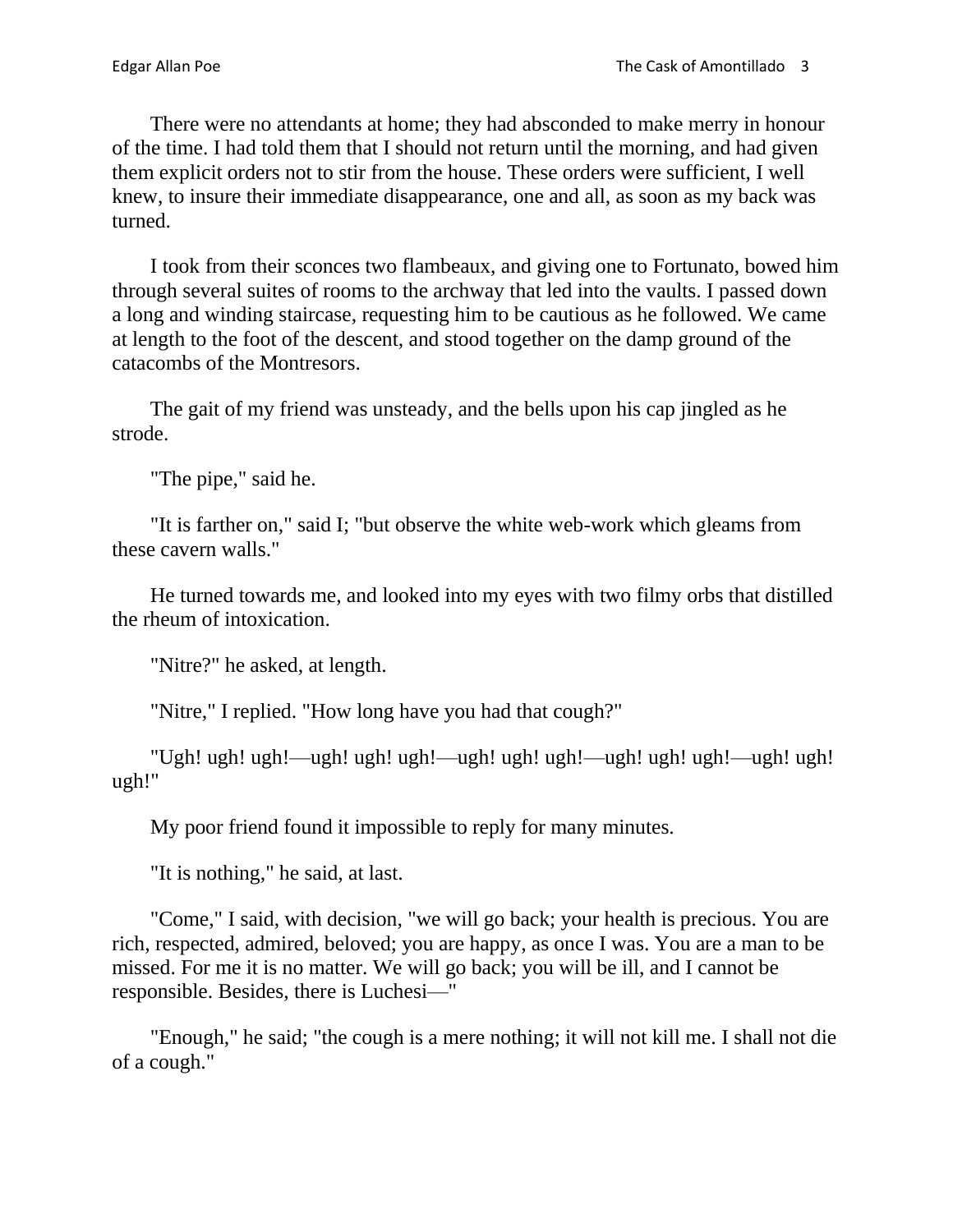"True—true," I replied; "and, indeed, I had no intention of alarming you unnecessarily—but you should use all proper caution. A draught of this Medoc will defend us from the damps."

Here I knocked off the neck of a bottle which I drew from a long row of its fellows that lay upon the mould.

"Drink," I said, presenting him the wine.

He raised it to his lips with a leer. He paused and nodded to me familiarly, while his bells jingled.

"I drink," he said, "to the buried that repose around us."

"And I to your long life."

He again took my arm, and we proceeded.

"These vaults," he said, "are extensive."

"The Montresors," I replied, "were a great and numerous family."

"I forget your arms."

"A huge human foot d'or, in a field azure; the foot crushes a serpent rampant whose fangs are imbedded in the heel."

"And the motto?"

"*Nemo me impune lacessit*."

"Good!" he said.

The wine sparkled in his eyes and the bells jingled. My own fancy grew warm with the Medoc. We had passed through walls of piled bones, with casks and puncheons intermingling, into the inmost recesses of catacombs. I paused again, and this time I made bold to seize Fortunato by an arm above the elbow.

"The nitre!" I said; "see, it increases. It hangs like moss upon the vaults. We are below the river's bed. The drops of moisture trickle among the bones. Come, we will go back ere it is too late. Your cough—"

"It is nothing," he said; "let us go on. But first, another draught of the Medoc."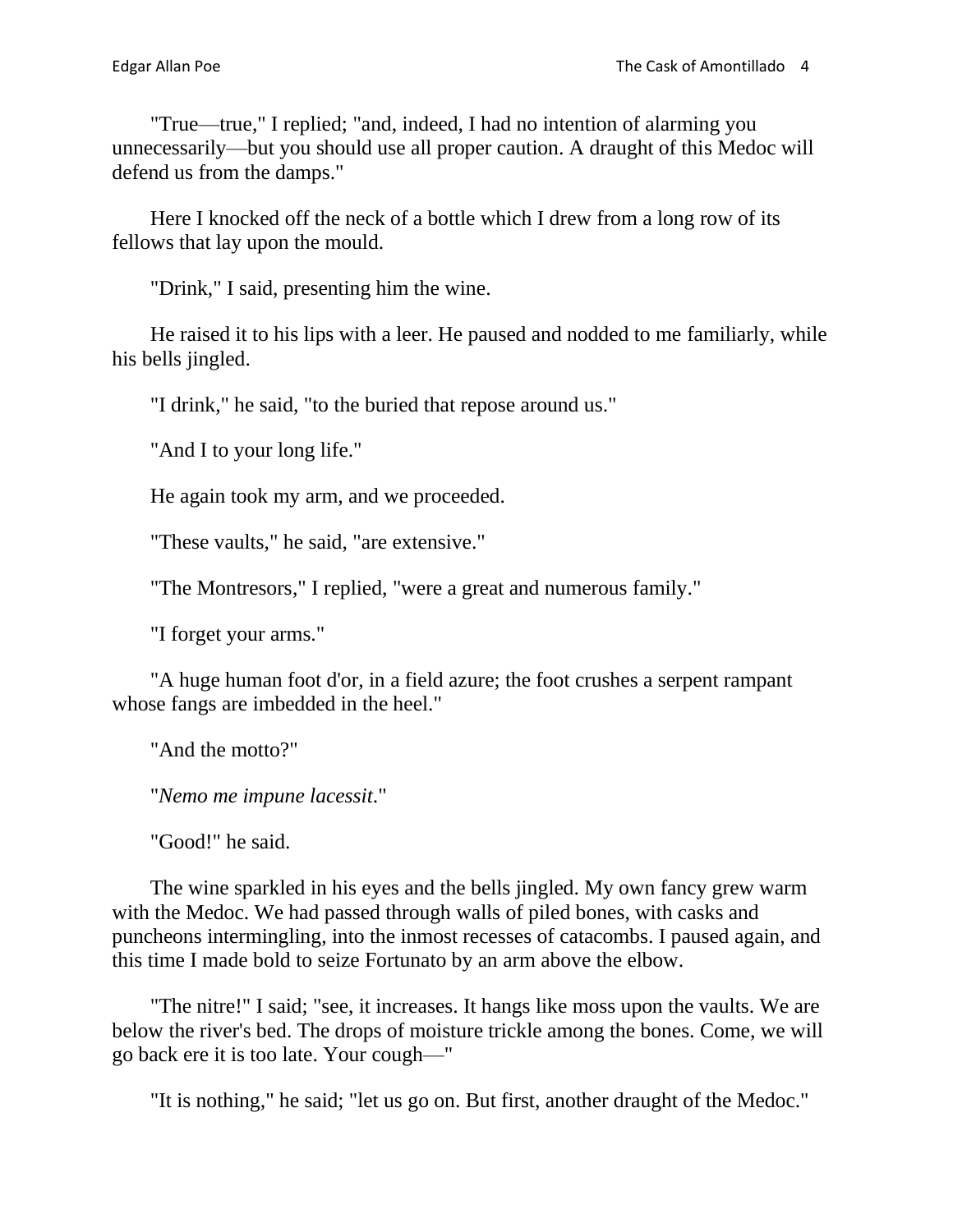I broke and reached him a flagon of De Grave. He emptied it at a breath. His eyes flashed with a fierce light. He laughed and threw the bottle upwards with a gesticulation I did not understand.

I looked at him in surprise. He repeated the movement—a grotesque one.

"You do not comprehend?" he said.

"Not I," I replied.

"Then you are not of the brotherhood."

"How?"

"You are not of the masons."

"Yes, yes," I said; "yes, yes."

"You? Impossible! A mason?"

"A mason," I replied.

"A sign," he said, "a sign."

"It is this," I answered, producing a trowel from beneath the folds of my *roquelaire*.

"You jest," he exclaimed, recoiling a few paces. "But let us proceed to the Amontillado."

"Be it so," I said, replacing the tool beneath the cloak and again offering him my arm. He leaned upon it heavily. We continued our route in search of the Amontillado. We passed through a range of low arches, descended, passed on, and descending again, arrived at a deep crypt, in which the foulness of the air caused our flambeaux rather to glow than flame.

At the most remote end of the crypt there appeared another less spacious. Its walls had been lined with human remains, piled to the vault overhead, in the fashion of the great catacombs of Paris. Three sides of this interior crypt were still ornamented in this manner. From the fourth side the bones had been thrown down, and lay promiscuously upon the earth, forming at one point a mound of some size. Within the wall thus exposed by the displacing of the bones, we perceived a still interior recess, in depth about four feet in width three, in height six or seven. It seemed to have been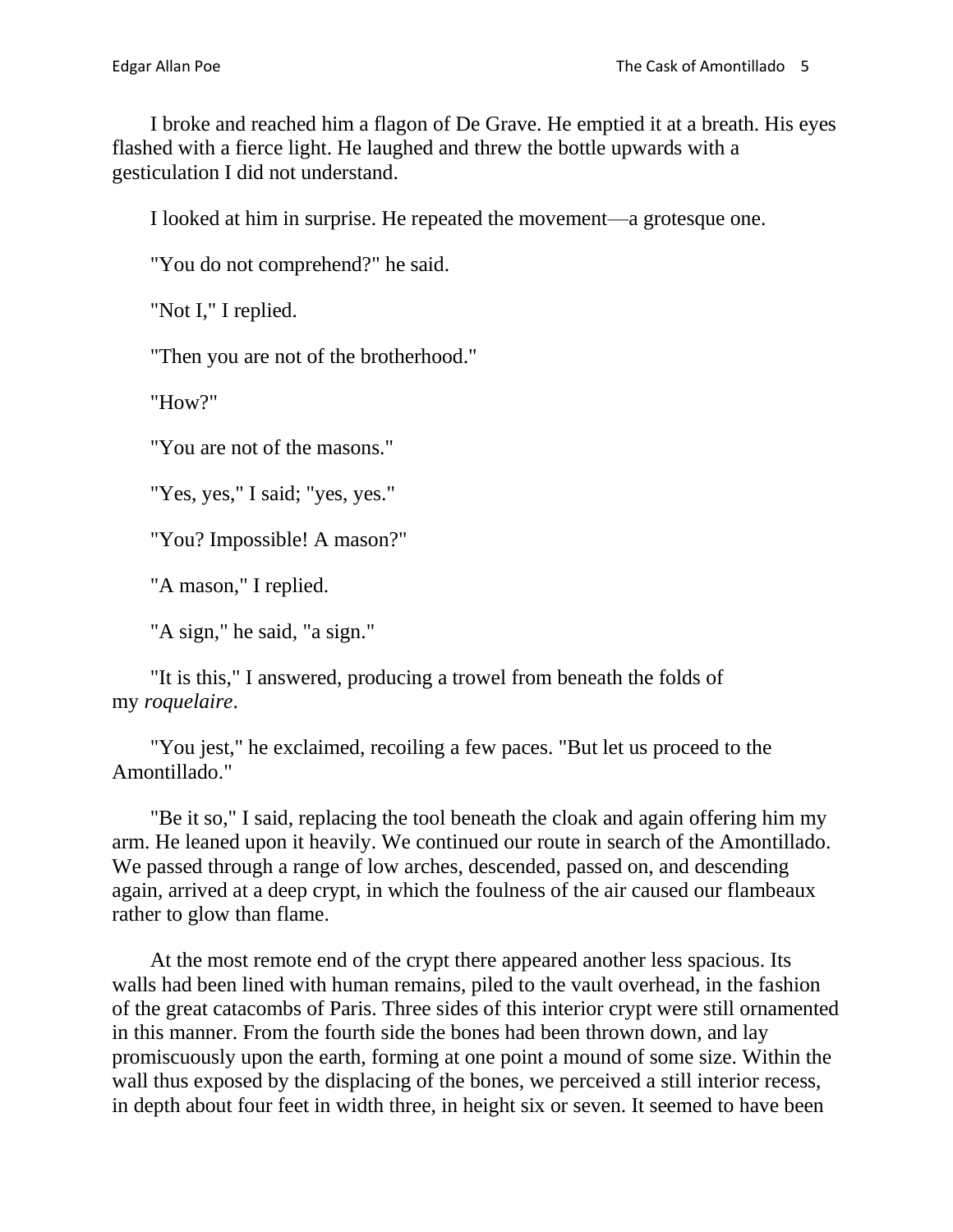constructed for no especial use within itself, but formed merely the interval between two of the colossal supports of the roof of the catacombs, and was backed by one of their circumscribing walls of solid granite.

It was in vain that Fortunato, uplifting his dull torch, endeavoured to pry into the depth of the recess. Its termination the feeble light did not enable us to see.

"Proceed," I said; "herein is the Amontillado. As for Luchesi—"

"He is an ignoramus," interrupted my friend, as he stepped unsteadily forward, while I followed immediately at his heels. In an instant he had reached the extremity of the niche, and finding his progress arrested by the rock, stood stupidly bewildered. A moment more and I had fettered him to the granite. In its surface were two iron staples, distant from each other about two feet, horizontally. From one of these depended a short chain, from the other a padlock. Throwing the links about his waist, it was but the work of a few seconds to secure it. He was too much astounded to resist. Withdrawing the key I stepped back from the recess.

"Pass your hand," I said, "over the wall; you cannot help feeling the nitre. Indeed, it is *very* damp. Once more let me *implore* you to return. No? Then I must positively leave you. But I must first render you all the little attentions in my power."

"The Amontillado!" ejaculated my friend, not yet recovered from his astonishment.

"True," I replied; "the Amontillado."

As I said these words I busied myself among the pile of bones of which I have before spoken. Throwing them aside, I soon uncovered a quantity of building stone and mortar. With these materials and with the aid of my trowel, I began vigorously to wall up the entrance of the niche.

I had scarcely laid the first tier of the masonry when I discovered that the intoxication of Fortunato had in a great measure worn off. The earliest indication I had of this was a low moaning cry from the depth of the recess. It was *not* the cry of a drunken man. There was then a long and obstinate silence. I laid the second tier, and the third, and the fourth; and then I heard the furious vibrations of the chain. The noise lasted for several minutes, during which, that I might hearken to it with the more satisfaction, I ceased my labours and sat down upon the bones. When at last the clanking subsided, I resumed the trowel, and finished without interruption the fifth, the sixth, and the seventh tier. The wall was now nearly upon a level with my breast. I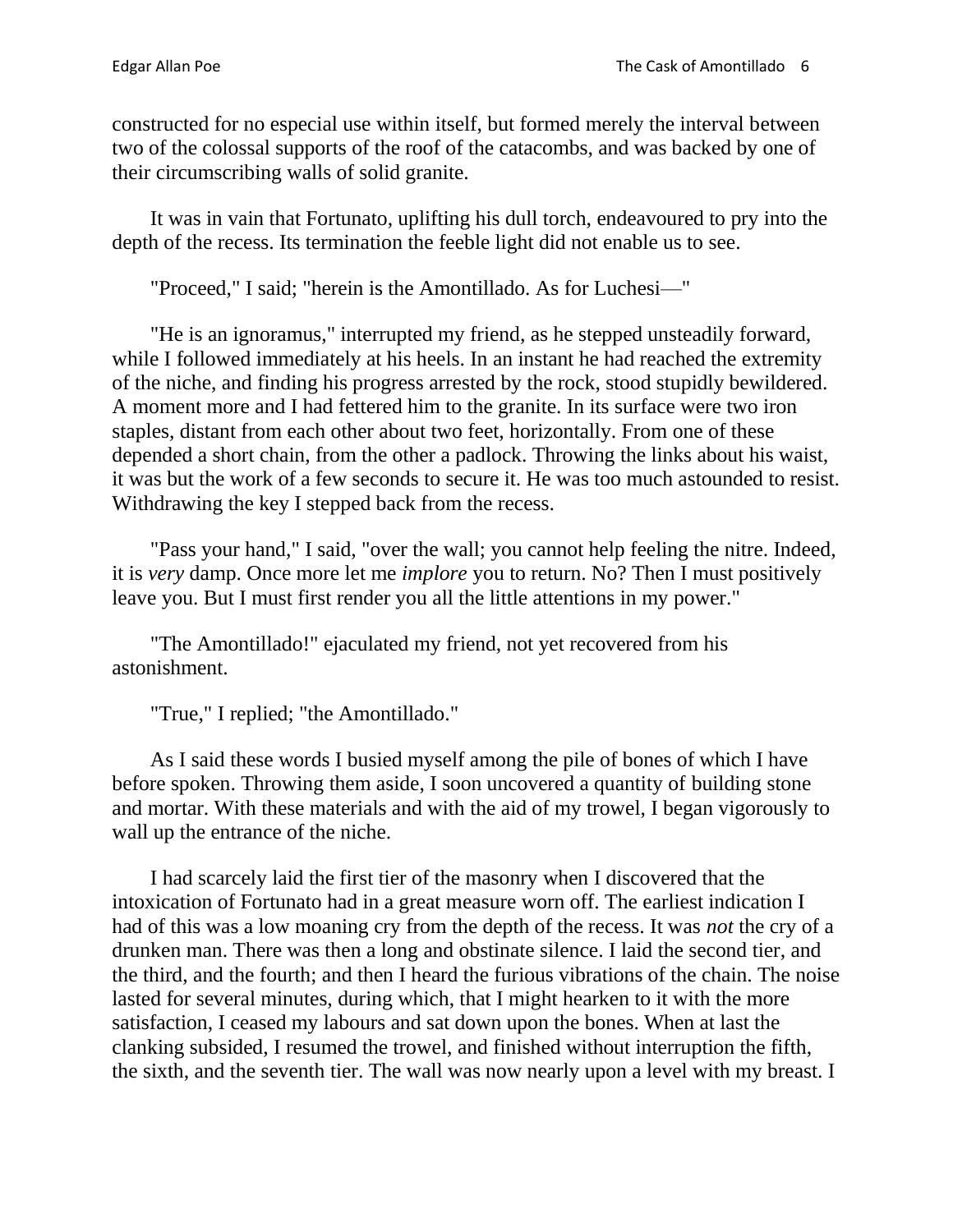again paused, and holding the flambeaux over the mason-work, threw a few feeble rays upon the figure within.

A succession of loud and shrill screams, bursting suddenly from the throat of the chained form, seemed to thrust me violently back. For a brief moment I hesitated—I trembled. Unsheathing my rapier, I began to grope with it about the recess; but the thought of an instant reassured me. I placed my hand upon the solid fabric of the catacombs, and felt satisfied. I reapproached the wall; I replied to the yells of him who clamoured. I re-echoed—I aided—I surpassed them in volume and in strength. I did this, and the clamourer grew still.

It was now midnight, and my task was drawing to a close. I had completed the eighth, the ninth, and the tenth tier. I had finished a portion of the last and the eleventh; there remained but a single stone to be fitted and plastered in. I struggled with its weight; I placed it partially in its destined position. But now there came from out the niche a low laugh that erected the hairs upon my head. It was succeeded by a sad voice, which I had difficulty in recognizing as that of the noble Fortunato. The voice said—

"Ha! ha! ha!—he! he! he!—a very good joke indeed—an excellent jest. We shall have many a rich laugh about it at the palazzo—he! he! he!—over our wine—he! he! he!"

"The Amontillado!" I said.

"He! he! he!—he! he! he!—yes, the Amontillado. But is it not getting late? Will not they be awaiting us at the palazzo, the Lady Fortunato and the rest? Let us be gone."

"Yes," I said, "let us be gone."

"*For the love of God, Montresor!*"

"Yes," I said, "for the love of God!"

But to these words I hearkened in vain for a reply. I grew impatient. I called aloud—

"Fortunato!"

No answer. I called again—